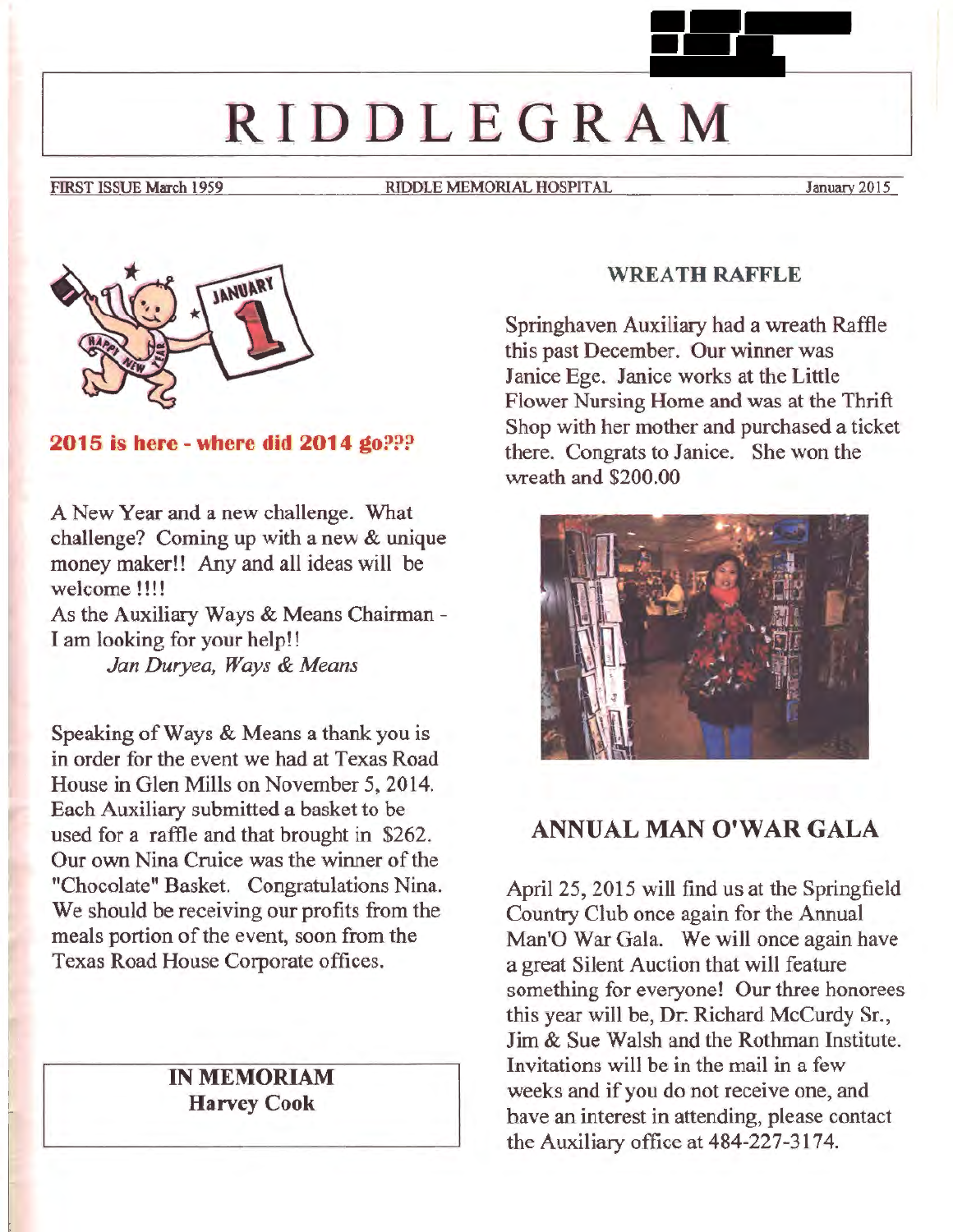# **Annual Tree of Lights**

December 9th of 2014 found the Associated Auxiliaries hosting the Annual Tree of Lights. Once again we were entertained by the Choir from Penncrest High School under the direction of Ms. Megan Rozinski.

Everyone in attendance enjoyed the lighting of the tree and the food that was served following the event. It was an honor to have in attendance. Ms. Georgia Lee, niece of Sam Riddle. She was accompanied by her niece, Ms. Sarah Caldwell.

Alycia Mallon-Buhle presented a check to Mr. Gary Perecko, President of Riddle Hospital,with a check in the amount of \$50,000.00 to be used to fulfill the Auxiliaries commitment of the hospital.



President Gary Perecko Director Alycia Mallon-Buhle



Ms. Georgia Lee with Penncrest Choir

We wish to give recognition to those who were not listed in our program booklet:

Edith C. Collins George and Deborah Herker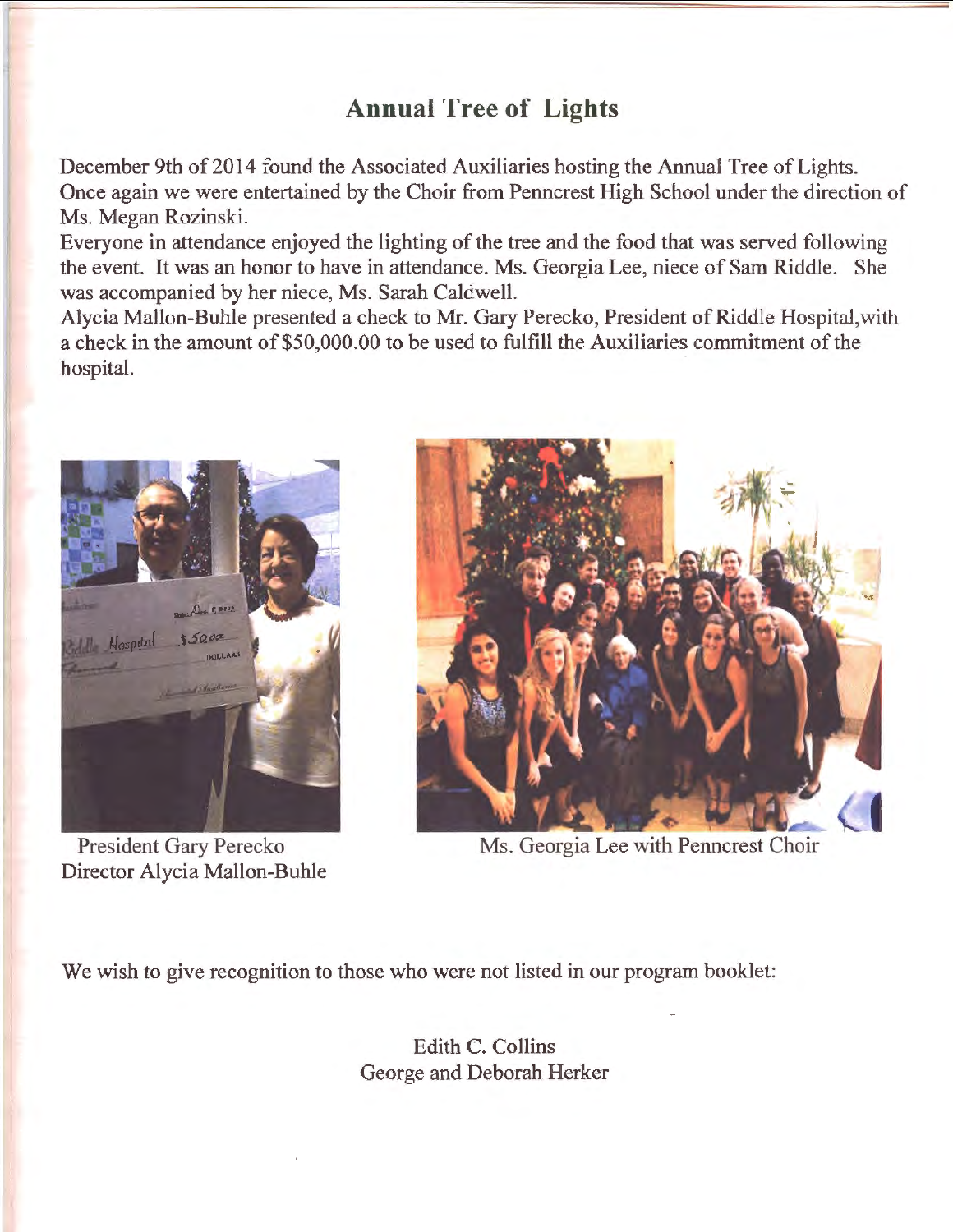#### **SANTA'S WORKSHOP**

The STAR Employee Auxiliary held its annual Santa's Workshop on Sunday, December 14th. Each year visitors are asked to donate a new toy or a cash donation to a charity. For the last several years, the charity chosen has been CADES - Children and Adults with Disabilities, which is located in Media, PA. Steve Derby and Kathy Warren were Mr. and Mrs. Santa who have greeted an average on 150 people each year. All visitors receive a picture of themselves with Santa. Many members of the SEA Auxiliary and the Riddle family participate in this event. This year's theme was the Polar Express and children (and sometimes grown up children) could watch the video or color related pictures while they enjoyed hot chocolate or juice, eat ginger cookies and apple slices and sit on Santa's lap to tell him their Christmas wishes. All receive a gift from Santa. This tradition has continued for over 27years and the elves and Clauses hope it will continue for many more. *Kathy Warren* 

## **ANNUAL PAHA MEETING**

**PAHA** State Meeting will take place at State College and the dates are May 19, 20 & 21. Any Auxiliary member is entitled to attend and registration, meals and lodging will be paid for by the Associated Auxiliaries. Lodging, meals and meetings take place at the Nittany Lion Inn, on campus. Just let Kathy Warren know if you have an interest . Reservations should be made by May l, 2015 with Kathy. Call 484-227-3174.



Kathy Warren & Steve Derby



Do I know you Santa?? (Jack & Penny Derby)